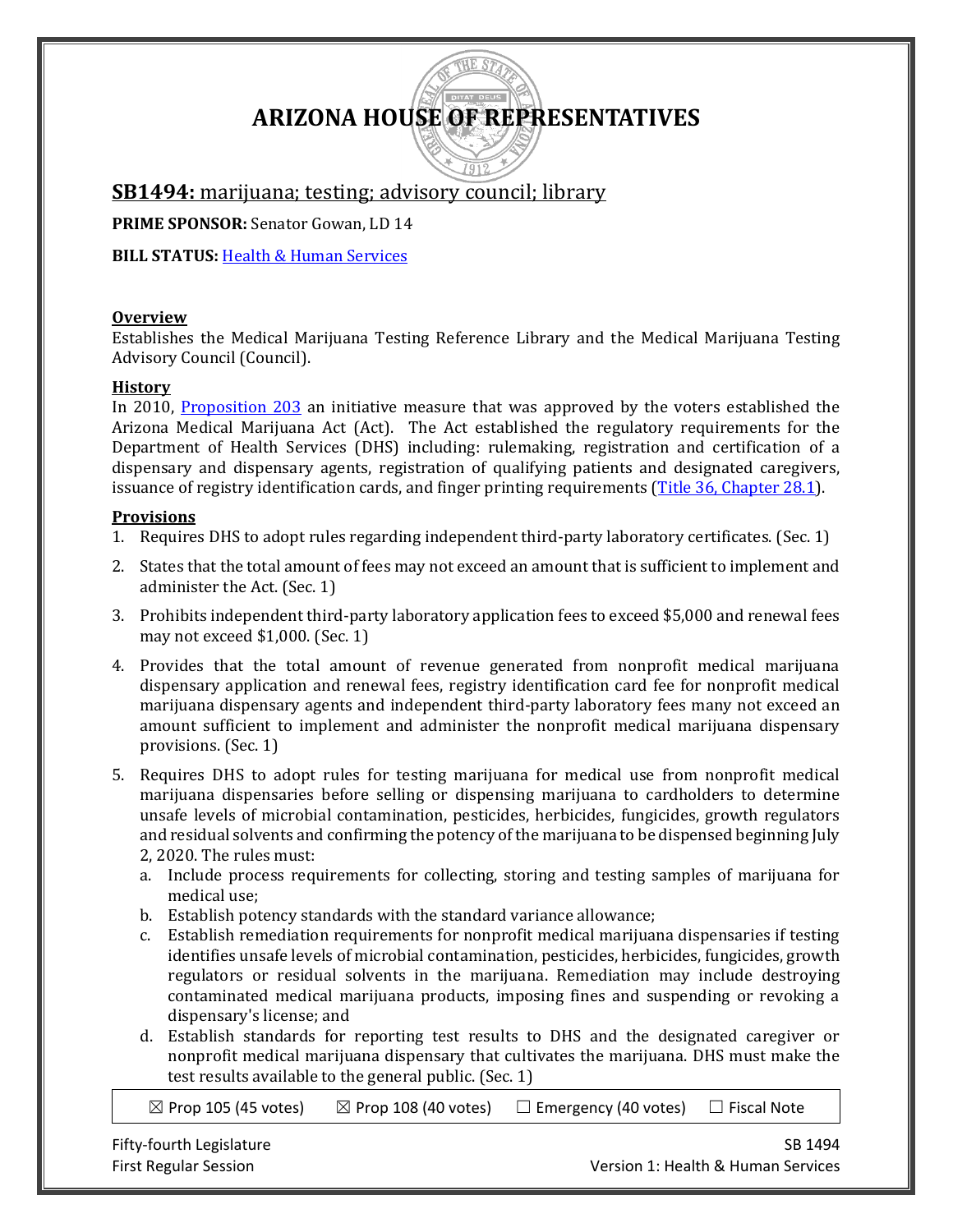- 6. Mandates that DHS adopt rules to certify independent third-party laboratories that analyze marijuana cultivated for medical use. Additionally, DHS must establish certification fees for laboratories. In order to be certified as an independent third-party laboratory that is allowed to test marijuana for medical use, an independent third-party laboratory:
	- a. Must meet criteria established by DHS;
	- b. May not have any familial or financial relationship with or interest in a nonprofit medical marijuana dispensary or related medical marijuana business entity or management company, or any familial or financial relationship with a designated caregiver for which the laboratory is testing marijuana for medical use in this state;
	- c. Must have a quality assurance program and standards;
	- d. Must have an adequate chain of custody and sample requirement policies;
	- e. Must have an adequate records retention process to preserve records; and
	- f. Must establish procedures to ensure that results are accurate, precise and scientifically valid before reporting the results. (Sec. 1)
- 7. States that DHS is responsible for proficiency testing and remediating problems with independent third-party laboratories that are certified and regulated. Remediation may include imposing fines and suspending or revoking a laboratory's certification. (Sec. 1)
- 8. Specifies that, beginning June 1, 2020, registered nonprofit medical marijuana dispensaries are subject to product testing by certified independent third-party laboratories. (Sec. 2)
- 9. Provides that an employee of DHS or any employee of any certified independent third-party laboratory may not be charged with or prosecuted for possession of any amount of marijuana that is cultivated for medical use and that the employee is using as a sample for testing as required. (Sec. 2)
- 10. Prohibits a registered nonprofit medical marijuana dispensary or agent from dispensing, delivering, or otherwise transferring marijuana to another person other than a certified independent third-party laboratory. (Sec. 3)

### *Marijuana Laboratory Testing Reference Library*

- 11. Requires DHS to develop and maintain a marijuana laboratory testing reference library. DHS must require a certified laboratory to provide materials for the reference library, except that a certified laboratory is not required to provide testing protocols. (Sec. 4)
- 12. Specifies that the reference library must contain a collection of methodologies for marijuana testing in the areas of potency, homogeneity, contaminants and solvents consistent with the laboratory requirements adopted by DHS in rule. (Sec. 4)
- 13. Allows DHS to include in the reference library standard sample attainment procedures and standards related to sample preparation and laboratory analysis. (Sec. 4)
- 14. Permits DHS to spend necessary monies from the medical marijuana fund to develop and implement the medical marijuana testing reference library. (Sec. 4)
- 15. Requires DHS, by January 1, 2021, to make reference library materials, including the methodologies, publicly available and may continuously update the reference library as new materials become available. (Sec. 4)

### *Medical Marijuana Testing Advisory Council (Council)*

16. Requires the DHS director to establish a Council to assist and make recommendations to the director regarding administering and implementing the Act. The director or the director's